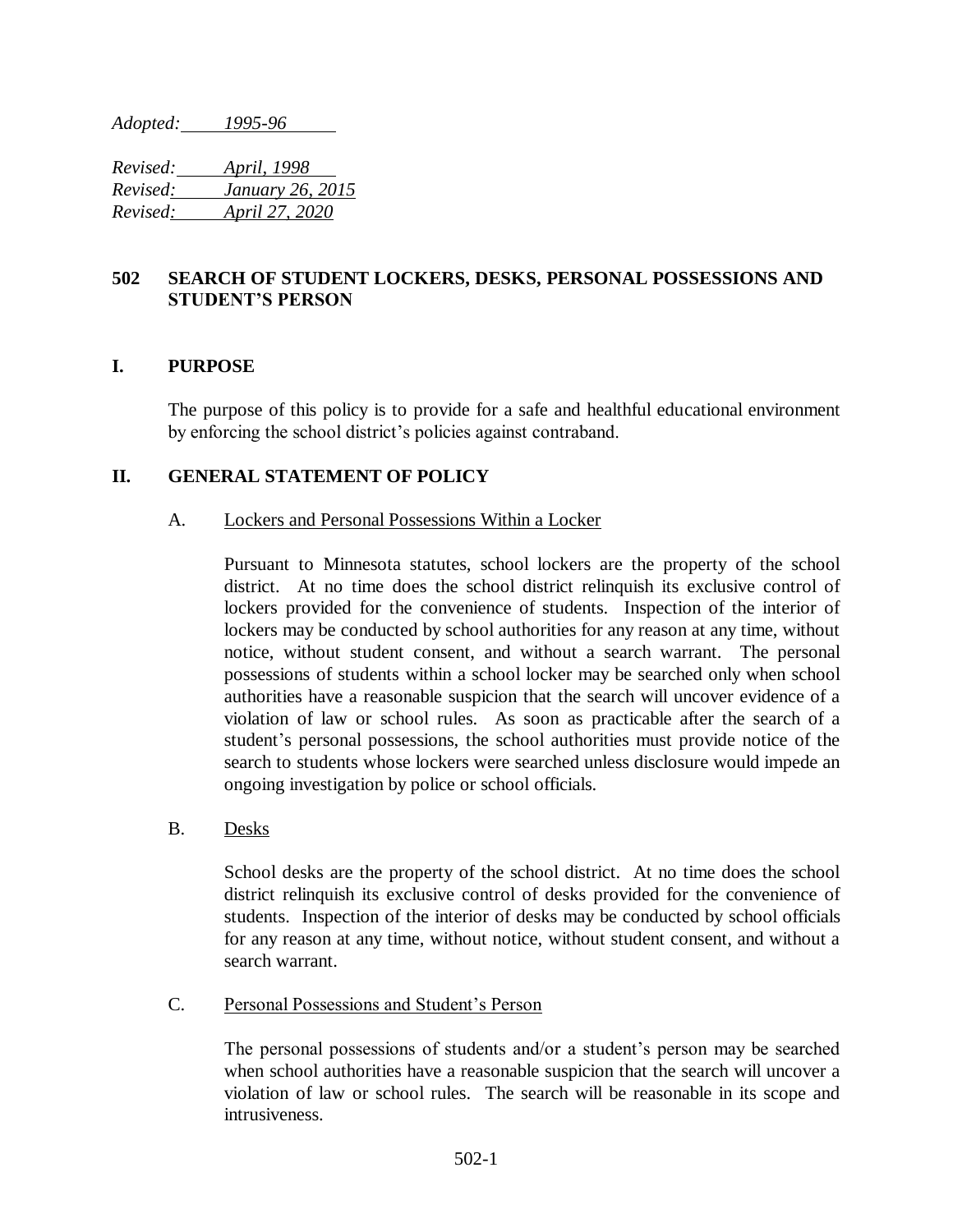D. A violation of this policy occurs when students use lockers and desks for unauthorized purposes or to store contraband. A violation occurs when students carry contraband on their person or in their personal possessions.

# **III. DEFINITIONS**

- A. "Contraband" means any unauthorized item possession of which is prohibited by school district policy and/or law. It includes, but is not limited to, weapons and "look-alikes," alcoholic beverages, controlled substances and "look-alikes," overdue books and other materials belonging to the school district, and stolen property.
- B. "Personal possessions" includes, but is not limited to, purses, backpacks, bookbags, packages, and clothing.
- C. "Reasonable suspicion" means that a school official has grounds to believe that the search will result in evidence of a violation of school district policy, rules, and/or law. Reasonable suspicion may be based on a school official's personal observation, a report from a student, parent or staff member, a student's suspicious behavior, a student's age and past history or record of conduct both in and out of the school context, or other reliable sources of information.
- D. "Reasonable scope" means that the scope and/or intrusiveness of the search is reasonably related to the objectives of the search. Factors to consider in determining what is reasonable include the seriousness of the suspected infraction, the reliability of the information, the necessity of acting without delay, the existence of exigent circumstances necessitating an immediate search and further investigation (e.g. to prevent violence, serious and immediate risk of harm or destruction of evidence), and the age of the student.

# **IV. PROCEDURES**

- A. School officials may inspect the interiors of lockers and desks for any reason at any time, without notice, without student consent, and without a search warrant.
- B. School officials may inspect the personal possessions of a student and/or a student's person based on a reasonable suspicion that the search will uncover a violation of law or school rules. A search of personal possessions of a student and/or a student's person will be reasonable in its scope and intrusiveness.
- C. As soon as practicable after a search of personal possessions within a locker pursuant to this policy, the school authorities must provide notice of the search to students whose possessions were searched unless disclosure would impede an ongoing investigation by police or school officials.